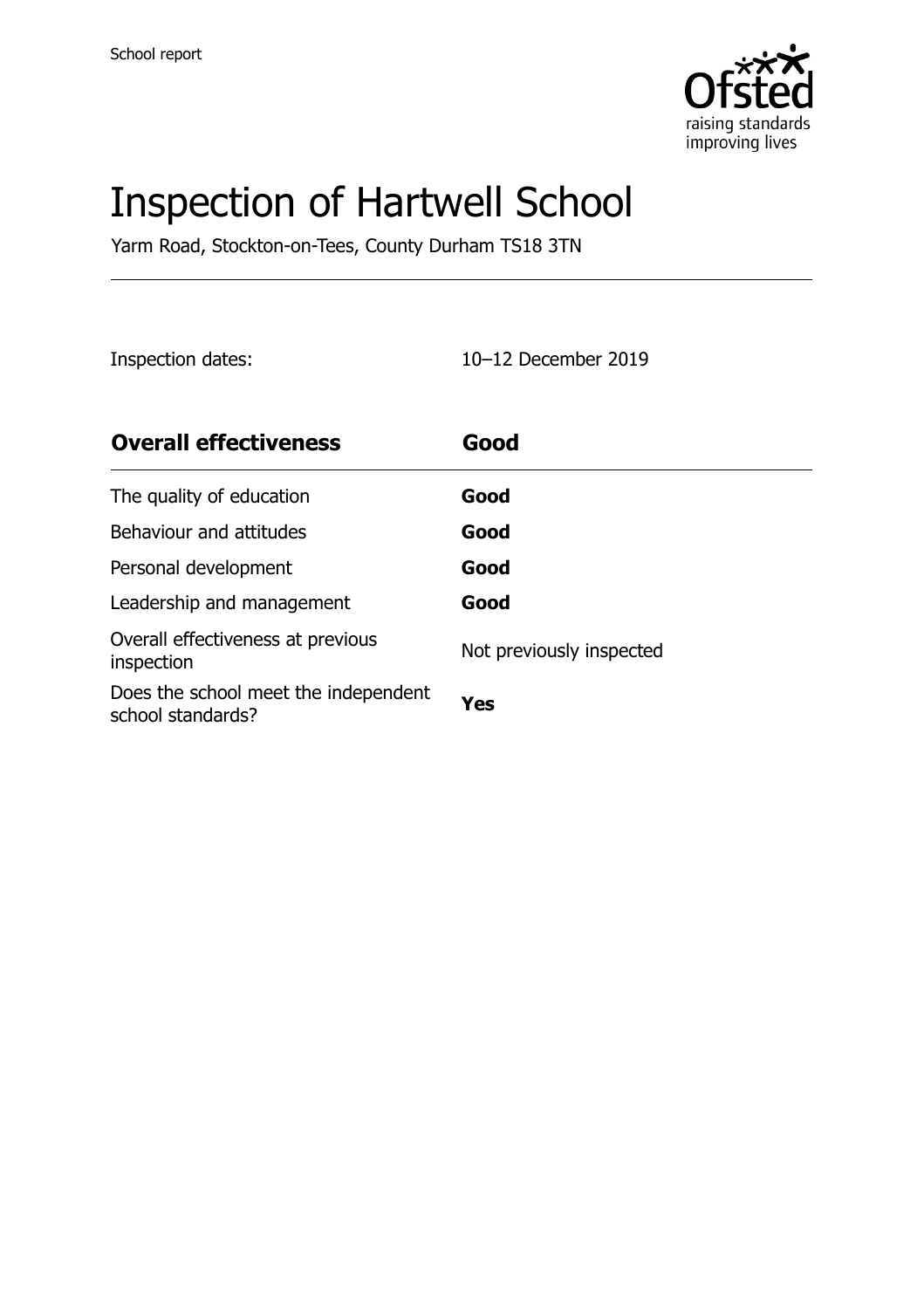

#### **What is it like to attend this school?**

Pupils love coming to this school. For many, Hartwell School is the first positive experience they have had of education. One pupil said, 'I really look forward to coming to school in the morning and for me, that's a first.' Parents and carers are grateful for the support they receive and how, in turn, this has improved family life. One parent said, 'I feel much less on edge now I know my daughter is enjoying school.'

Pupils behave well. They are keen to do their best in lessons and please their teachers. They respond well to praise. They enjoy collecting their 'Hartwell Hearts' for making positive choices in their behaviour and for doing good work. Pupils say bullying is rare and if anything worries them, they feel comfortable talking to an adult in school.

Pupils achieve well. This is because of pupils' enjoyment of their work and teachers' dedication and commitment. Pupils who struggle with basic reading or mathematics receive support. This makes them improve, gain in confidence and enjoy their newfound success. Leaders are working to improve the curriculum further so that pupils' achievement improves further.

#### **What does the school do well and what does it need to do better?**

The headteacher has put reading as top priority. Phonics is taught daily to young children and in a logical order. Pupils are not moved on until they have mastered the sounds they should have learned. Any who fall behind are helped to catch up. The books that pupils read are well matched to pupils' phonics knowledge. This ensures that they practise their reading effectively. However, pupils cannot take books home. This means that they are not able to practise their reading at weekends or during holidays. Pupils in primary are read stories daily. This helps them develop a love for reading. Primary phase staff are well trained in phonics, but there are gaps in secondary phase teachers' training. This means that phonics and reading is more developed in the primary than in the secondary phase.

Pupils achieve well in mathematics. Young pupils learn their times tables. They know how to solve problems using their mathematics skills. All pupils are regularly assessed to make sure the work they are given is neither too difficult nor too easy. Pupils say they enjoy mathematics. However, curriculum plans are not as precise as they might be. This makes it difficult for teachers, who are not mathematics specialists, to support pupils and measure their small steps of progress.

The play-based curriculum for the youngest children helps them to read, write and do simple mathematics. However, because there is no outdoor area, there are limits on the curriculum. For example, pupils are not able to practise their mathematics, reading and writing outdoors.

Pupils' artwork is impressive. Pupils say they love art. They are proud to show their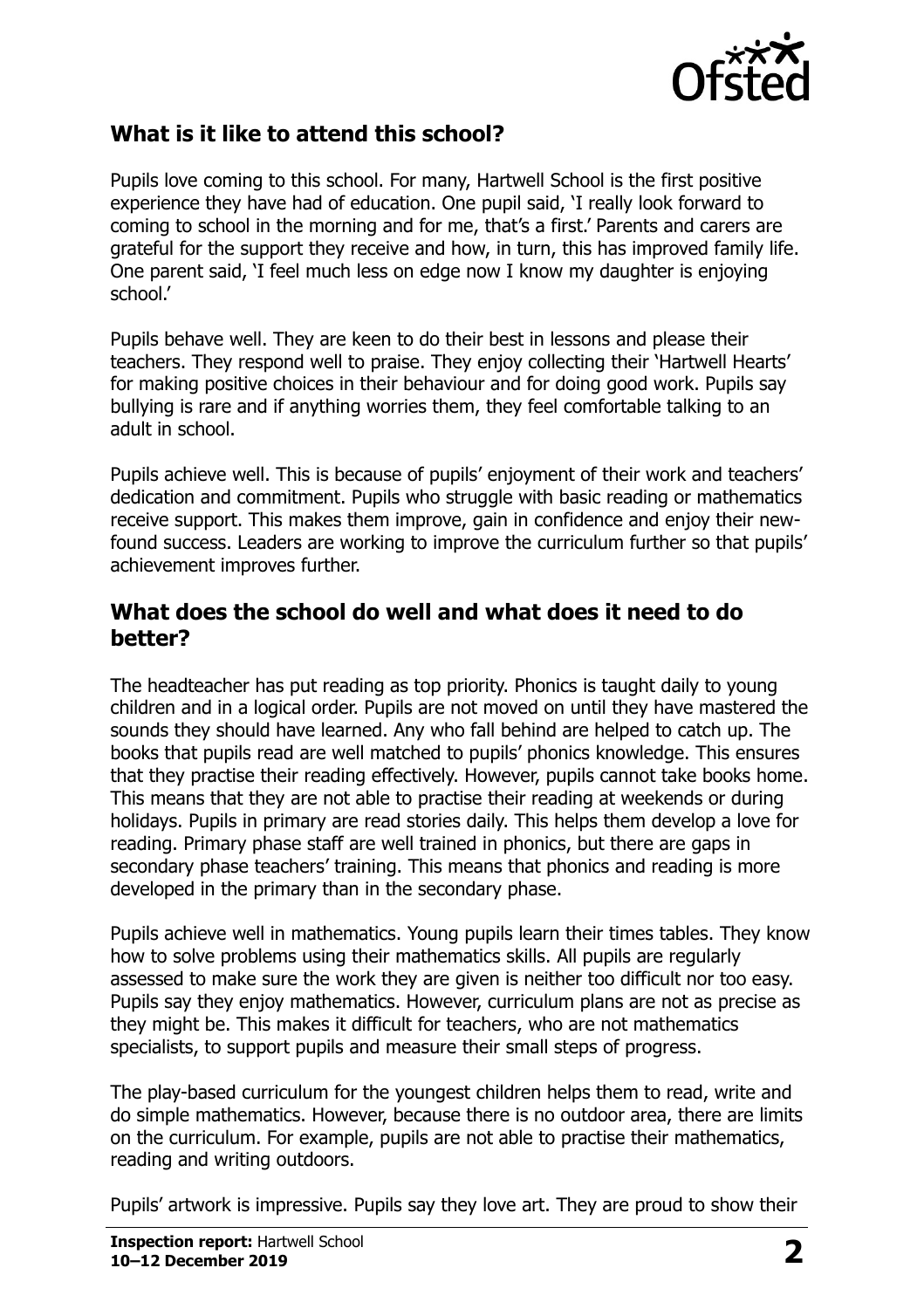

print making, sculptures and impressive drawings.

Personal, social and health education is of a high quality in the school. Pupils are helped to make positive life choices, to avoid behaviour that might put them at risk; rather, choices and behaviour that lead to healthy, active lifestyles. Pupils are taught to take responsibility for their actions and to support and listen to others who might be experiencing problems.

Pupils behave well. Most pupils are polite and considerate to each other and to adults. Some pupils say that at their previous school, their behaviour was 'a nightmare', but they have settled well now that their needs are being met.

Pupils with special educational needs and/or disabilities (SEND) are supported well. The training staff receive is particularly effective. They receive expert advice from the specialist staff who are on site.

The headteacher, governors and the senior team know the school well. They know what is strong and what needs further development. Staff morale is high. The curriculum is improving and adapting well as the school increases in size.

The site is safe and secure. All relevant policies are in place to ensure that health and safety are of the highest priority in the school. Leaders ensure that there are regular fire drills and that all fire equipment is in good working order.

Leaders have ensured that important information and policies are either available on the school's website or in the school. This ensures that parents have all the information they need, including how to make a complaint, should the need arise.

### **Safeguarding**

The arrangements for safeguarding are effective.

There is a good culture of safeguarding in the school. Teachers, lunchtime staff and office staff all know what to do if they have any concerns about pupils. Records are detailed. Any concerns are followed up straight away by consulting with parents or outside agencies if necessary.

Specialist staff are on hand to support pupils to manage their feelings and emotions. Staff understand pupils' social, emotional and mental health needs. Pupil absences are followed up immediately so that no pupils are put at risk. Pupils know how to keep safe, including when using the internet.

#### **What does the school need to do to improve?**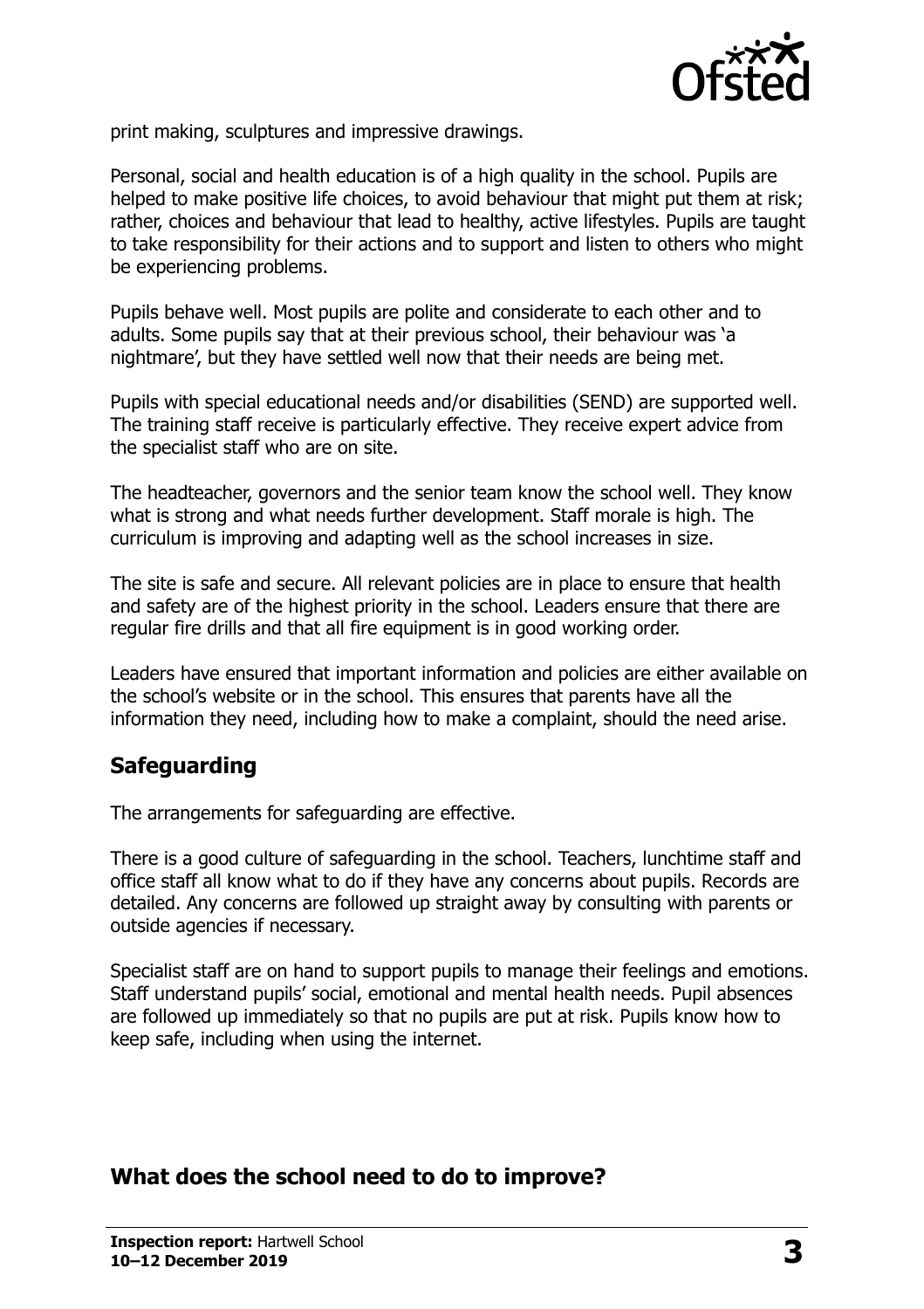

## **(Information for the school and proprietor)**

- **Pupils improve their reading but sometimes forget the phonics they have learned.** Leaders should ensure that pupils have the opportunity to take books home to practise their reading, particularly during weekends and school holidays. Many pupils arrive at the school with poor reading skills. Staff who teach primary-aged pupils have good training to help pupils read and spell. Leaders should now ensure that staff who teach secondary-aged pupils have similar training.
- Mathematics is taught well. However, curriculum plans lack clarity. This makes it difficult for non-specialist teachers to support pupils and measure the small steps in progress that pupils with SEND can make. Leaders should ensure that curriculum plans are precise about what mathematical knowledge and concepts are taught, the logical order in which they are taught and how small steps in progress are measured.
- The youngest pupils in the school appropriately follow an early years curriculum. The lack of an outdoor learning space means that pupils' learning is not as effective as it might be. Leaders should ensure that outdoor learning supplements what is currently available indoors. This includes opportunities to read, write and use mathematics in play-based situations outdoors.

#### **How can I feed back my views?**

You can use [Ofsted Parent View](http://parentview.ofsted.gov.uk/) to give Ofsted your opinion on your child's school, or to find out what other parents and carers think. We use Ofsted Parent View information when deciding which schools to inspect, when to inspect them and as part of their inspection.

The Department for Education has further quidance on how to complain about a school.

If you're not happy with the inspection or the report, you can [complain to Ofsted.](http://www.gov.uk/complain-ofsted-report)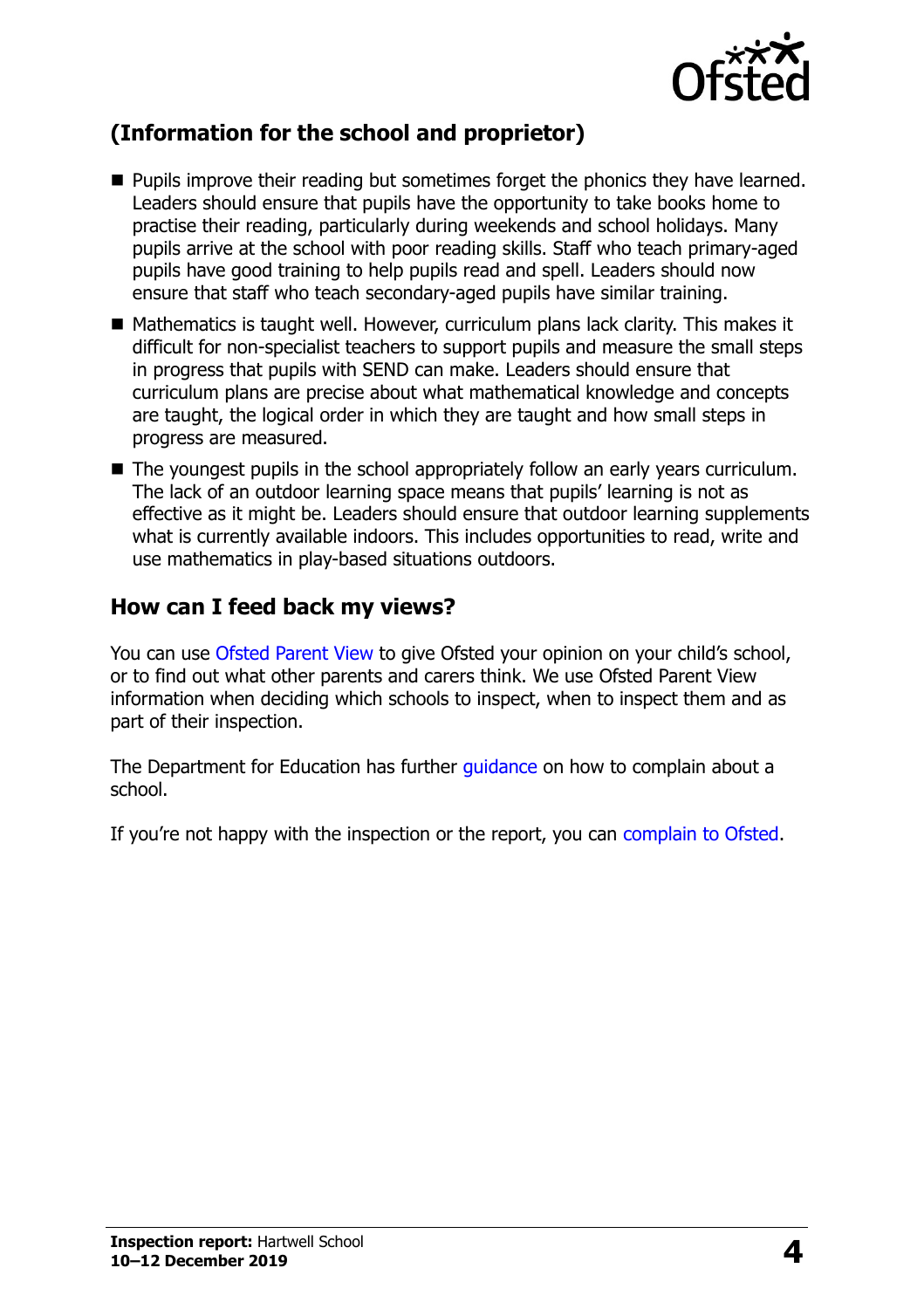

### **School details**

| Unique reference number             | 146733                             |
|-------------------------------------|------------------------------------|
| <b>DfE registration number</b>      | 808/6005                           |
| <b>Local authority</b>              | Stockton-on-Tees                   |
| <b>Inspection number</b>            | 10110732                           |
| <b>Type of school</b>               | Other independent special school   |
| <b>School category</b>              | Independent school                 |
| Age range of pupils                 | 5 to 18                            |
| <b>Gender of pupils</b>             | Mixed                              |
| Number of pupils on the school roll | 37                                 |
| <b>Number of part-time pupils</b>   | $\mathbf 0$                        |
| <b>Proprietor</b>                   | Witherslack Group Limited          |
| <b>Chair</b>                        | <b>Howard Tennant</b>              |
| <b>Headteacher</b>                  | <b>Peter Ewart</b>                 |
| <b>Annual fees (day pupils)</b>     | £57,480 to £79,475                 |
| <b>Telephone number</b>             | 01539 566081                       |
|                                     |                                    |
| <b>Website</b>                      | https://witherslackgroup.co.uk     |
| <b>Email address</b>                | peter.ewart@witherslackgroup.co.uk |

### **Information about this school**

- Hartwell School meets the needs of pupils with social, emotional and mental health issues and for those with autism. All pupils have an education, health and care plan.
- At the time of the inspection, the youngest pupil was six and the eldest 14.
- The school does not make use of alternative education providers.
- The school is part of the Witherslack Group.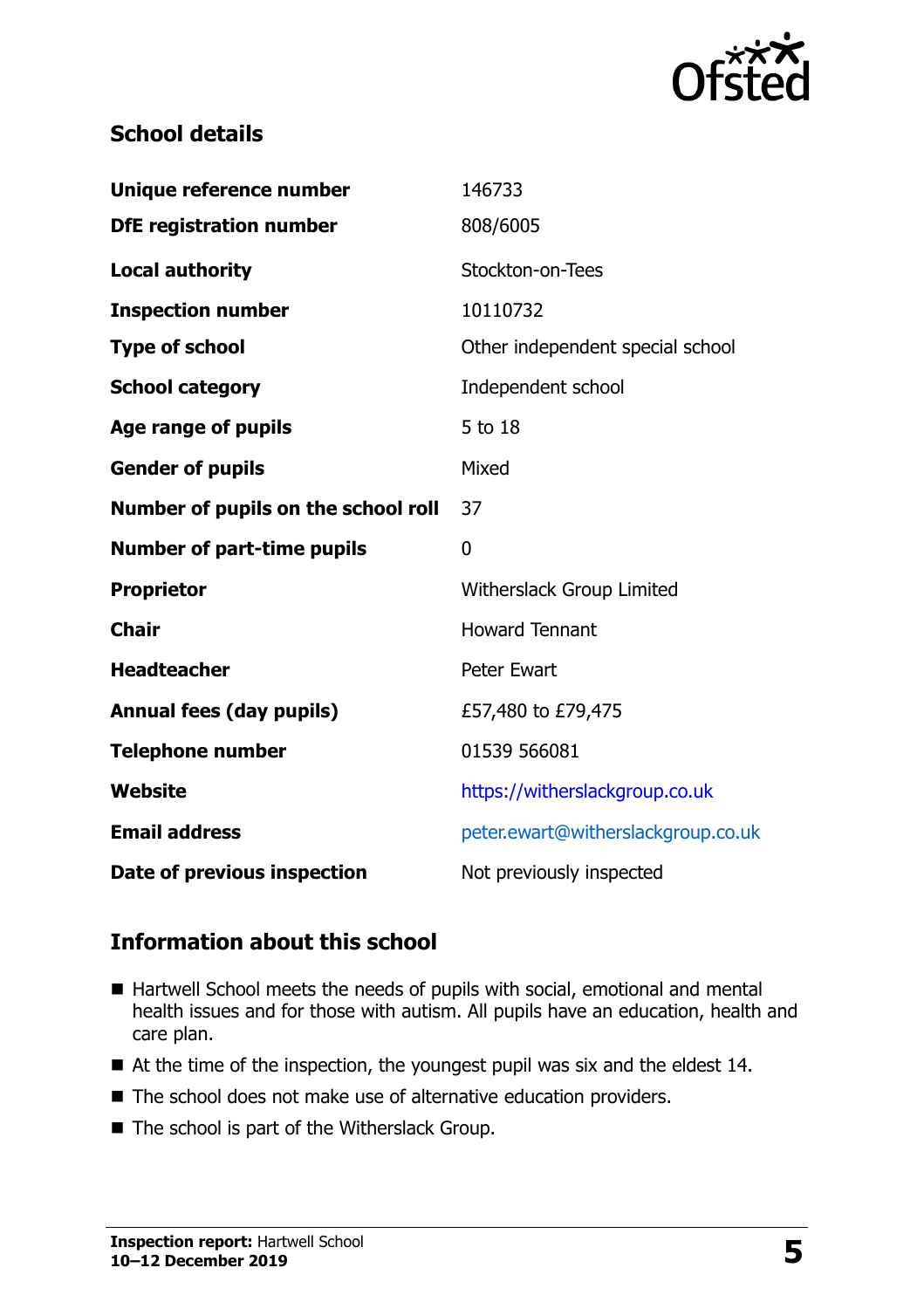

#### **Information about this inspection**

We carried out this inspection under section 109(1) and (2) of the Education and Skills Act 2008. The purpose of the inspection is to advise the Secretary of State for Education about the school's suitability for continued registration as an independent school.

- We held meetings with the headteacher and other senior leaders. We spoke to one member of the governing body, a proprietor and several groups of pupils. We also met with leaders responsible for safeguarding and the special educational needs coordinator. The lead inspector spoke to a group of parents.
- We spoke to lunchtime supervisors, office staff, teachers and teaching assistants about the actions that they take to keep pupils safe.
- We agreed with the headteacher to look in detail at mathematics, reading, art and personal, social, health and economic education. We talked to leaders about their curriculum plans. We visited lessons, looked at pupils' work and discussed this with them. We also talked to pupils about what they knew and remembered in these subjects.
- We looked at a range of documentation, including safeguarding documents and information on the school's website. The lead inspector toured the site together with the headteacher to check the school's compliance with part 5 of the independent school standards.

#### **Inspection team**

Robert Jones, lead inspector **Contact Contact Contact Contact Contact Contact Contact Contact Contact Contact Conta** 

Suzette Garland-Grimes **Constanting Constanting Constanting Constanting Constanting Constanting Constanting Constanting Constanting Constanting Constanting Constanting Constanting Constanting Constanting Constanting Consta**